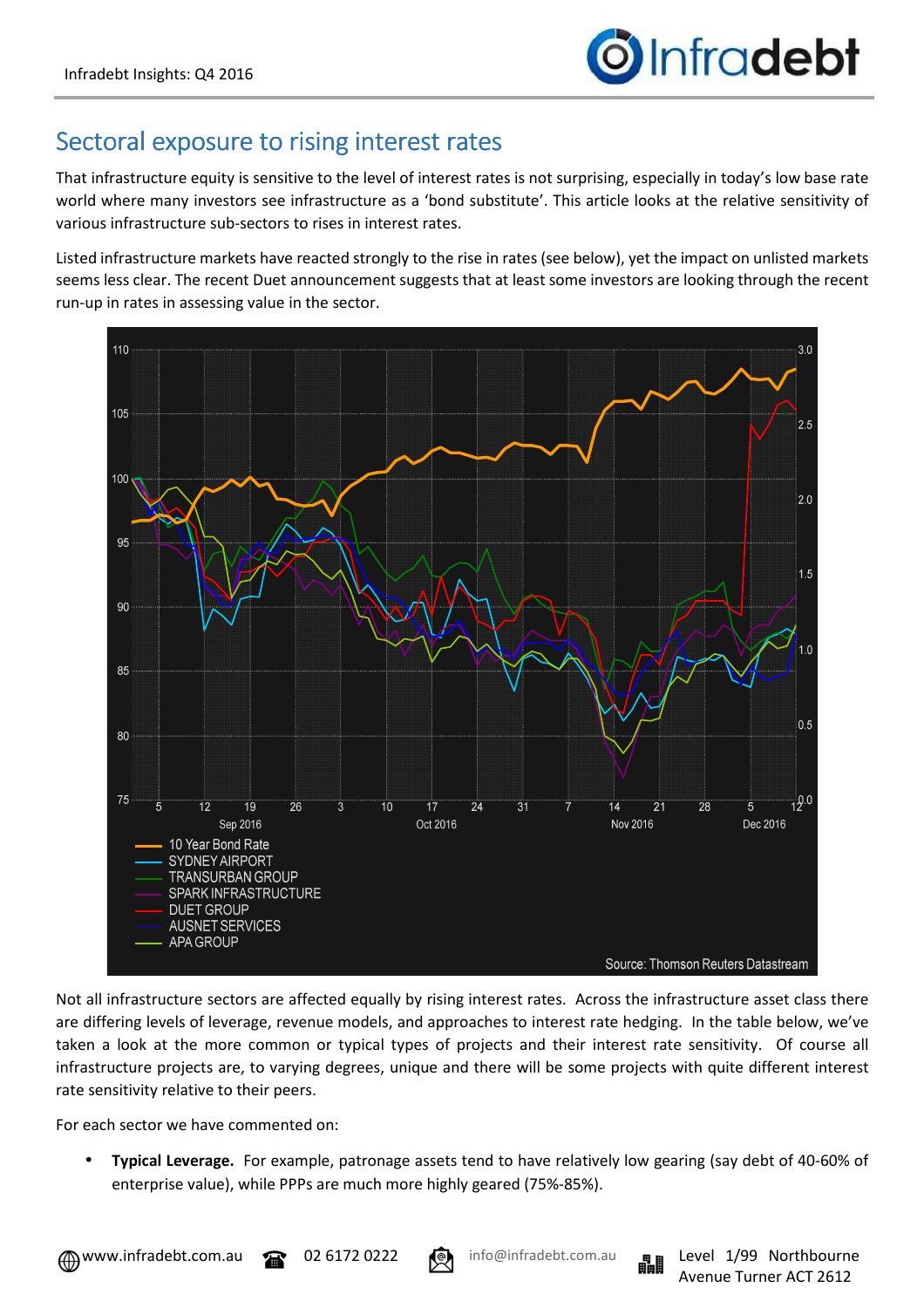## Infradebt

- **Revenue structure.** For most infrastructure assets there is no direct link between revenue and interest rates. One exception is regulated utilities (in Australia), where the allowable revenue is usually reset every 5 years as part of regulatory review. In general, this reset allows revenue to equal a regulated return on capital plus operating costs. This means that higher interest rates (all else equal) will feed through to higher revenues for regulated utilities (albeit with up to a 5 year lag).
- **Interest rate hedging.** Interest rate hedging strategies (i.e. what proportion and for what term, are interest rates on debt locked in through swaps, etc.) has a significant impact on new interest rate exposure. For example, PPPs typically have high leverage and no underlying growth in project cash flows. For this reason, projects typically fully hedge the interest rate exposure of their debt (or pass this risk back to the State through the payment mechanism). This means there is no additional impact on equity from changes in base interest rates (credit spreads do have a big impact however). This contrasts with utilities where interest rates on debt

|                                                | Patronage                                                                     | Utility/Regulated                                                        | Availability/PPP                                                                                 |
|------------------------------------------------|-------------------------------------------------------------------------------|--------------------------------------------------------------------------|--------------------------------------------------------------------------------------------------|
| <b>Examples</b>                                | Toll road, Airport, Sea Port                                                  | Electricity<br>distribution/transmission,<br>Regulated gas pipeline.     | Public private partnerships with a<br>availability<br>based<br>revenue<br>structure              |
| <b>Typical</b><br>Leverage (a)                 | Low                                                                           | <b>Medium</b>                                                            | High                                                                                             |
| Revenue<br><b>Structure</b>                    | CPI/patronage linked                                                          | Periodically reset to WACC<br>x Regulated Asset Base<br>(RAB)            | Fixed or fixed for equity with a<br>floating interest rate debt pass<br>through matched to debt. |
| <b>Typical Interest</b><br><b>Rate Hedging</b> | Fully hedged for the first 5-7<br>hedging<br>partial<br>years,<br>thereafter. | Fully hedged aligned with 5<br>year regulatory resets                    | Fully hedged for full term or the<br>State takes long term base rate<br>risk.                    |
| <b>Net Exposure</b>                            | High<br>Equity<br>exposure<br>$+$<br>unhedged debt tail                       | Low-Medium<br>Revenues re-set every 5<br>years with updated base<br>rate | Medium-High<br>Equity exposure is long-dated but<br>usually no unhedged debt tail.               |
| <b>Typical</b><br>Equity<br><b>Duration</b>    | $12 - 18$                                                                     | $7-12$ (b)                                                               | $10-15(c)$                                                                                       |

are typically only locked in over 5 year regulatory periods.

a) Leverage is compared to other infrastructure assets – not the market as a whole

- b) For utilities, interest rate sensitivity is significantly affected by the RAB premium. Utilities purchased at high RAB multiples will have significantly higher interest rate sensitivity.
- c) This depends on the remaining concession term. Duration will shrink as a project approaches the end of the concession.

Overall this analysis suggests that patronage assets, particularly those with very long concessions and high patronage growth rates, are likely to have the highest interest rate sensitivity. Utilities, will have the lowest interest sensitivity as revenue resets will adjust for future interest rates.

The main caveat to this would be utilities acquired at a substantial premium to the regulated asset base. As the regulator's adjustment for changes in interest rates only applies to the regulated asset base – for assets purchased at a substantial premium – the premium receives no interest rate adjustment. For example, for a utility purchased at a 1.5x RAB multiple, a regulatory adjustment to the base rate will only apply to the 1.0x RAB and the other 0.5x will get no adjustment. The effect of this will all flow to equity – resulting in a quite high interest rate sensitivity.

There are a couple of further complications worth noting: